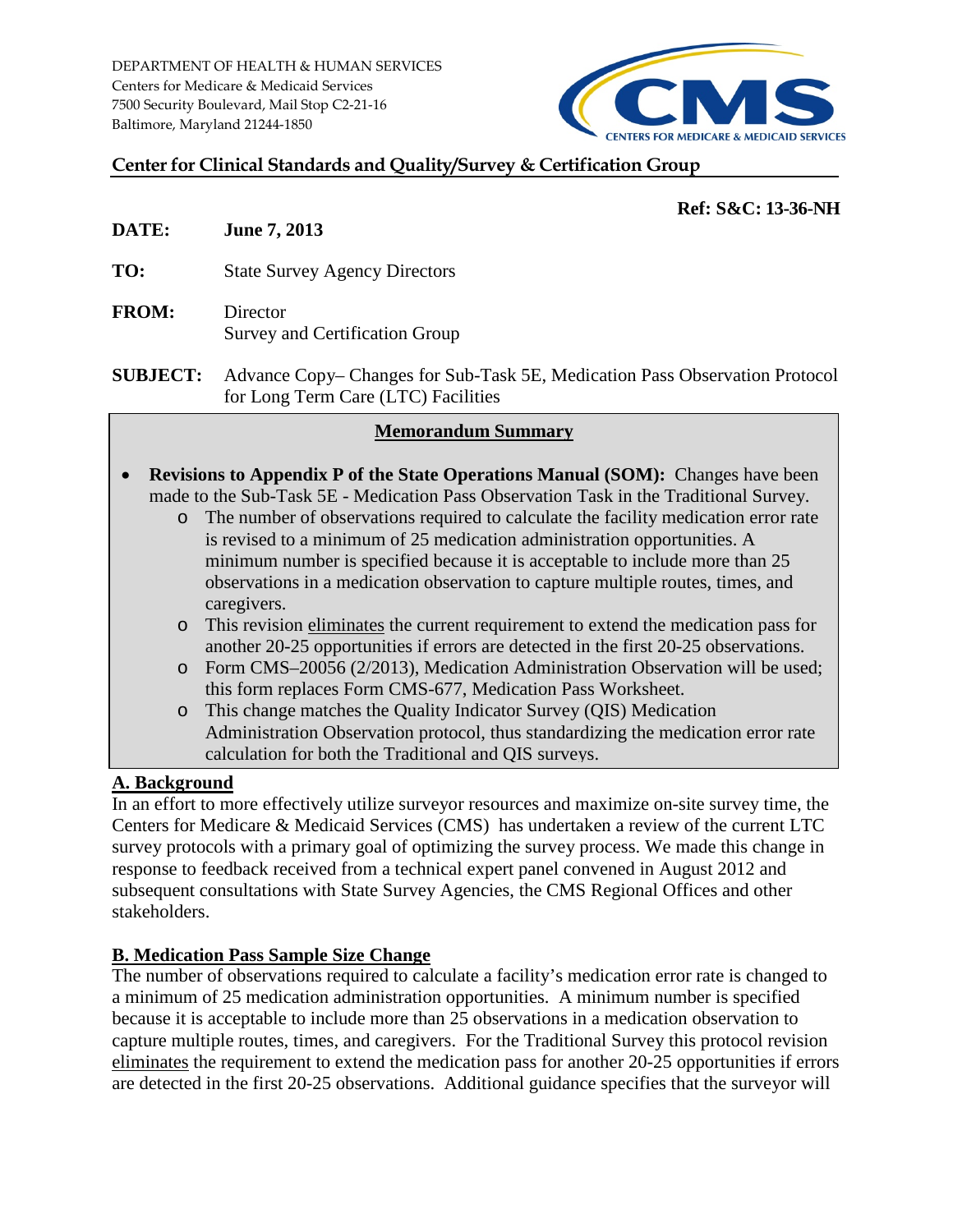### Page 2 – State Survey Agency Directors

watch and document all of the resident's medications being administered at the time of the observation. Surveyors will not stop the observation in the middle of a resident's medication pass. If the surveyor reaches 25 medication observation opportunities when there are medications remaining for that resident, observe all medications being administered and add those opportunities to the total medication administration sample.

# **C. Rationale**

Between 2009 and 2011, F332 citations for the standard QIS ranged between 7 and 9 percent, and between 9 and 10 percent for the standard Traditional Survey. These changes will provide CMS with consistent data collection procedures to monitor medication administration errors. In March, the QIS Medication Administration Observation sample size was changed to a minimum of 25 observations. This change will align the two Long Term Care Survey processes.

# **D. Forms**

Form CMS–20056 (2/2013), Medication Administration Observation will be used to document the Medication Administration Observation, see Attachment B. This form replaces CMS Form-677, Medication Pass Worksheet. CMS-20056 is available for download from the QIES Technical Support Office/QIS/QIS Forms: [https://www.qtso.com/download/qis/forms/CMS-](https://www.qtso.com/download/qis/forms/CMS-20056_MedAdmin_03062013.pdf)[20056\\_MedAdmin\\_03062013.pdf.](https://www.qtso.com/download/qis/forms/CMS-20056_MedAdmin_03062013.pdf) The printed version will be available by order with the existing CMS LTC Survey forms ordering process.

# **E. State Operations Manual**

Attachment A provides an advance copy of the interim Survey protocol guidance. CMS is in the process of updating the SOM to reflect these revisions, as well as further clarifications on the Medication Administration Observation procedure. The final version of this document, when published in the on-line SOM may differ slightly from this interim advanced copy.

## **F. Effective Date**

Immediately. This policy should be communicated with all survey and certification staff, their managers and the State/Regional Office training coordinators within 30 days of this memorandum.

## **G. Comments**

Comments or questions about this memorandum may be addressed to Sharon Lash at [sharon.lash@cms.hhs.gov.](mailto:sharon.lash@cms.hhs.gov)

/s/

### Thomas E. Hamilton

Attachments:

Attachment A: Advance copy of updated SOM Appendix P/Sub-Task 5E Attachment B: Form CMS 20056 (2/2013) Medication Administration Observation

cc: Survey and Certification Regional Office Management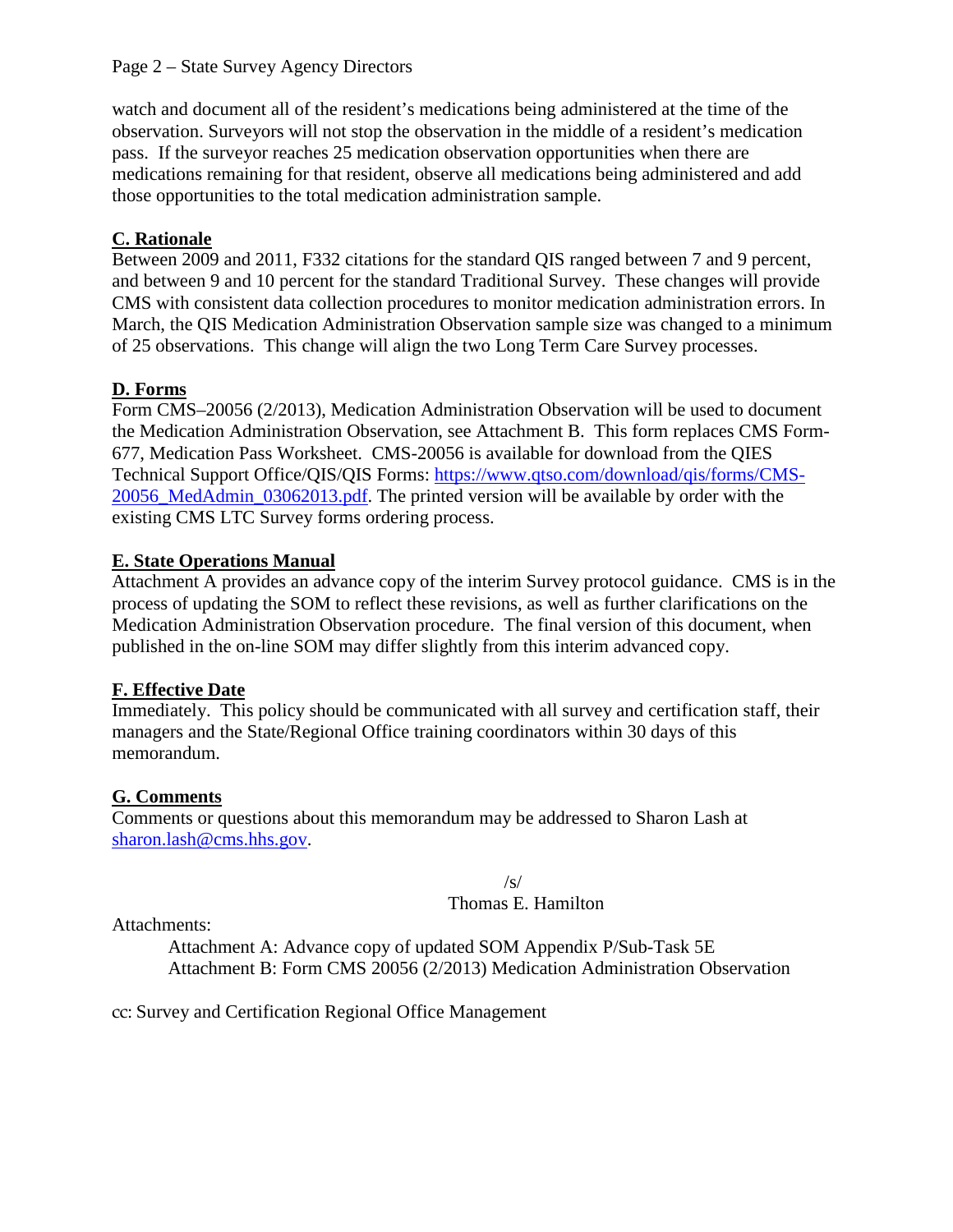# **CMS Manual System Department of Health &** <br> **Department of Health &** <br> **Department of Health & Pub. 100-07 State Operations Provider Certification**

**Human Services (DHHS) Centers for Medicare & Medicaid Services (CMS)**

**Transmittal -Advance Copy Date: May XX, 2013** 

SUBJECT: **Revisions to Appendix P – "Survey Protocol for Long Term Care Facilities –**

**Part I Sub-Task 5E – Medication Pass and Pharmacy Services"**

**I. SUMMARY OF CHANGES: This instruction updates the procedures at Sub-Task 5E – Medication Pass and Pharmacy Services, 1. Medication Pass (includes labeling).**

### **NEW/REVISED MATERIAL - EFFECTIVE DATE\*: Upon Issuance IMPLEMENTATION DATE: 07/01/2013**

*Disclaimer for manual changes only: The revision date and transmittal number apply to the red italicized material only. Any other material was previously published and remains unchanged. However, if this revision contains a table of contents, you will receive the new/revised information only, and not the entire table of contents.*

### **II. CHANGES IN MANUAL INSTRUCTIONS: (***N/A if manual not updated.***)**  $(R = REVISED, N = NEW, D = DELETED) - (Only One Per Row.)$

|   | <b>R/N/D   CHAPTER/SECTION/SUBSECTION/TITLE</b> |
|---|-------------------------------------------------|
| D | <b>Appendix P/Sub-Task 5E/Medication Pass</b>   |
|   |                                                 |

**III. FUNDING: No additional funding will be provided by CMS; contractor activities are to be carried out within their operating budgets.** 

## **IV. ATTACHMENTS:**

|    | <b>Business Requirements</b>                |
|----|---------------------------------------------|
| X. | <b>Manual Instruction</b>                   |
|    | <b>Confidential Requirements</b>            |
|    | <b>One-Time Notification</b>                |
|    | <b>One-Time Notification - Confidential</b> |
|    | <b>Recurring Update Notification</b>        |

**\*Unless otherwise specified, the effective date is the date of service.**

## **ADVANCE COPY**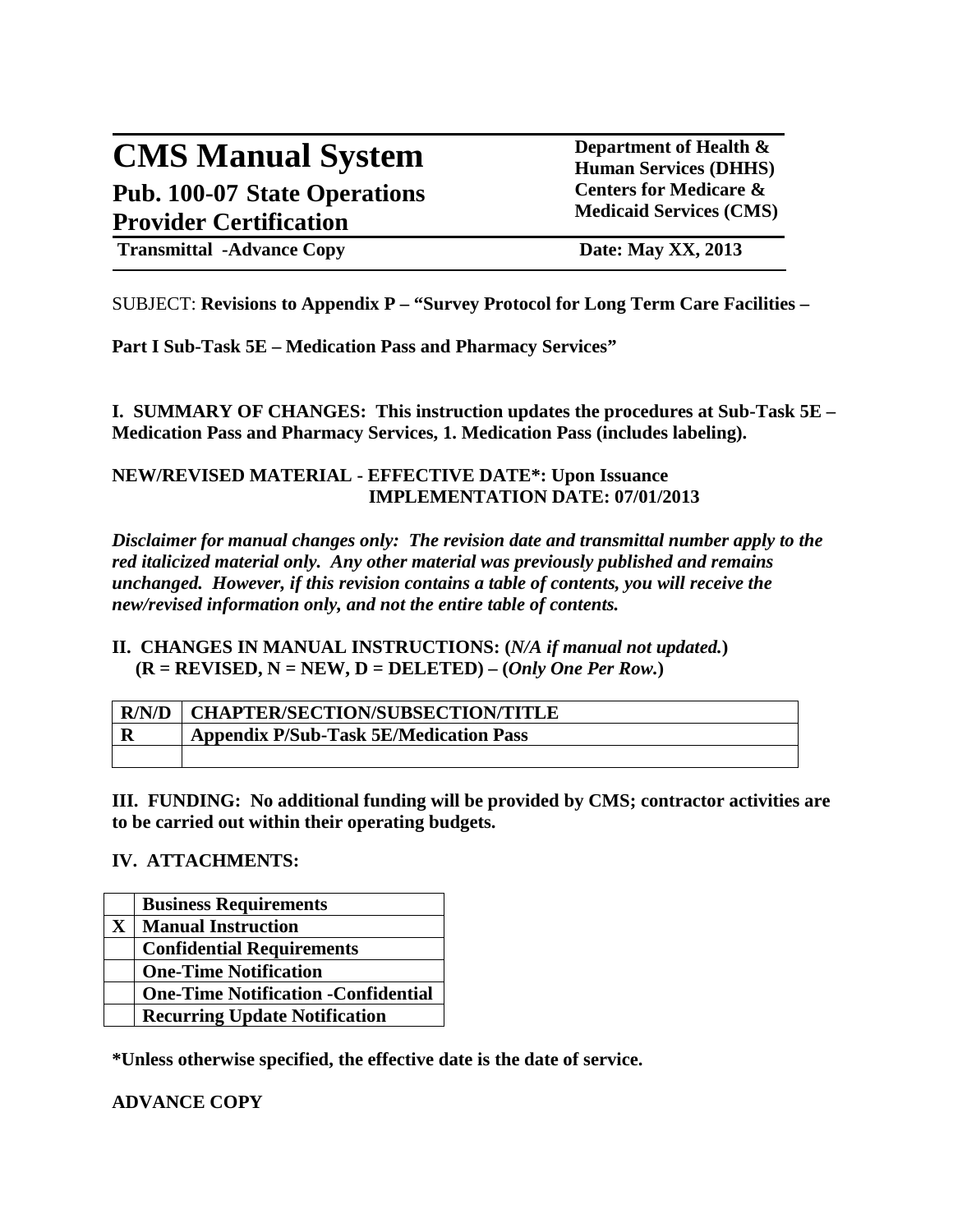# **Advance Copy Appendix P/Sub-Task 5E - Medication Pass and Pharmacy Services**

*(Rev. XX, Issued: 05/24/2013, Effective/Implementation: 7/1/2013)*

# **A. Objectives**

- To determine whether the facility safely administers medications including:
	- o Accuracy of medication administration (including preparation and technique);
	- o Labeling that contains at least the name and strength/concentration of the medication, as well as expiration date when applicable, and
	- o Security of medications;
- To determine whether medications are stored and handled in accordance with manufacturers' recommendations and/or state or federal requirements;
- To determine whether the facility reconciles controlled medications, as appropriate;
- To determine whether the facility obtains the services of a licensed pharmacist; and
- To determine whether the facility provides or obtains pharmaceutical services, including routine and emergency medications, to meet the needs of each resident.

## **B. Use**

- The medication pass  $(C.1)$  and a review of storage and access to medications  $(C.2)$  must be conducted on every Initial and Standard survey; and on Partial Extended, Abbreviated Standard and Revisit, as necessary;
- Review for the provision of licensed pharmacist consultation  $(C.5)$  on the initial survey and on any other survey type, if the survey team has identified concerns that indicate:
	- o That the facility does not have a licensed pharmacist; and/or
	- o That the licensed pharmacist may not have performed his/her functions related to the provision of pharmaceutical services;
- Review for the development and implementation of pharmaceutical procedures (C.4) if, during the course of the survey, concerns have been identified regarding the availability of medications; accurate and timely medication acquisition; receiving, dispensing, administering, labeling, and storage of medications; reconciliation of controlled medications (C.3); and the use of qualified, authorized personnel to handle and dispense medications.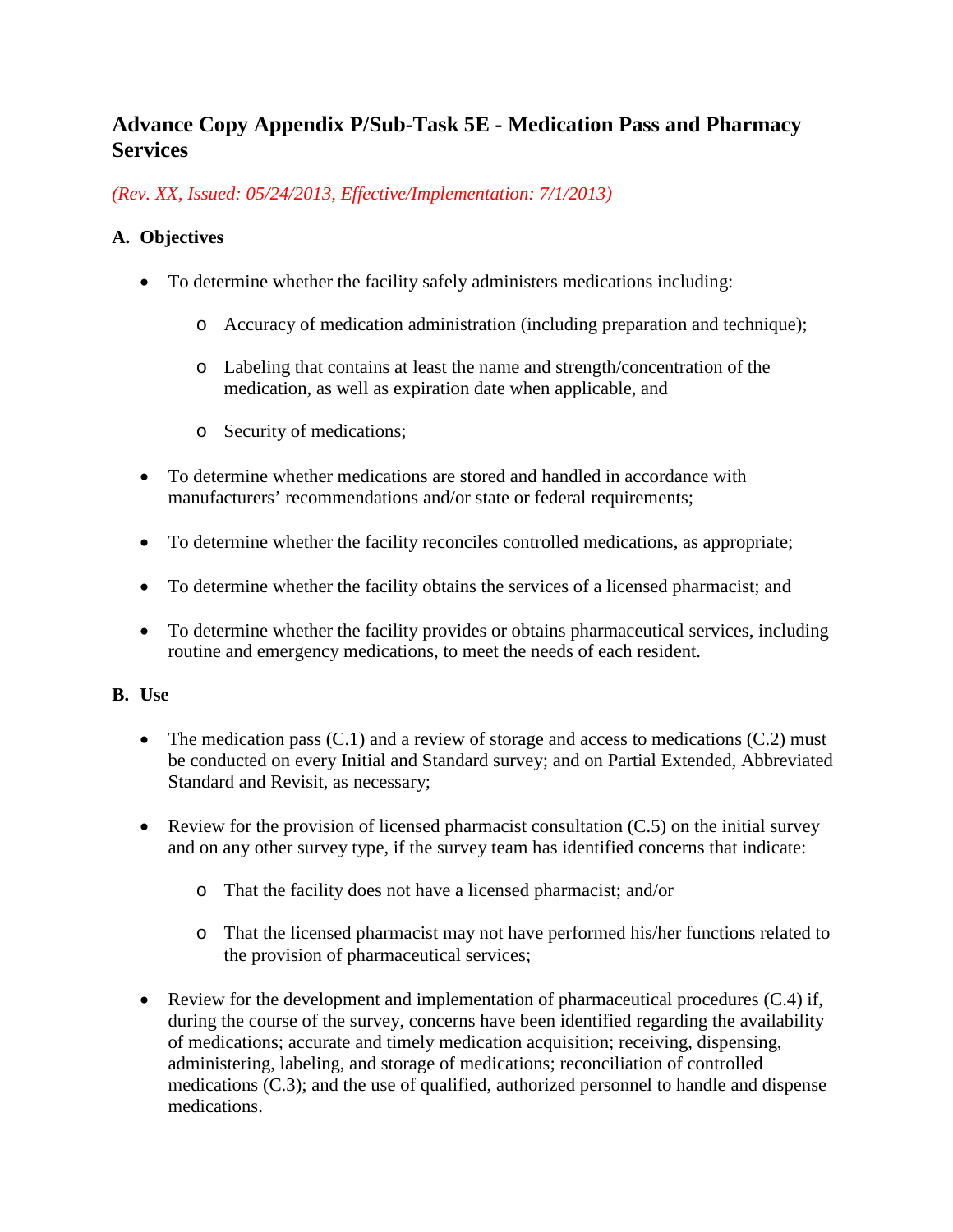### **C. General Procedures**

### **1. Medication** *Administration Observation*

See Guidance to Surveyors at 483.25(m) for information on conducting the medication pass and for the identification of medication errors. Use *form CMS-20056 (2/2013),* Medication *Administration Observation.*

### *Observation Instructions:*

- *Make random observations of a minimum of 25 medication opportunities; a minimum number is specified because it is acceptable to include more than 25 observations in a medication observation to capture multiple routes, times, and caregivers.*
- *Observe several staff over different shifts and units to capture a review of the facility's medication distribution system.*
- *Observe for multiple routes of administration including*: intravenous (IV), intramuscular (IM), or subcutaneous (SQ) injections; transdermal patches; inhaler medications; eye drops; and medications provided through enteral tubes;
- Be as neutral and unobtrusive as possible;
- *Watch and document all of the resident's medications being administered. Do not stop the observation in the middle of a resident's medication pass. If the surveyor reaches 25 medication observation opportunities when there are medications remaining for that resident, observe all medications and add those opportunities to the total medication administration sample.*
- Observe how the staff confirmed the resident's identity prior to giving medications;
- Confirm that the medication can be identified by the staff administering the medication after being removed from the packaging.
- Observe whether staff immediately documented the administration and/or refusal of the medication after the administration or the attempt. Note any concerns.

*NOTE: If the surveyor has reason to believe that a medication may be given to the wrong resident or that the wrong medication and/or dose may be given to a resident, the surveyor will intervene as appropriate. The surveyor w continue to observe the staff person until the point where the error is actually going to occur, allowing the staff administering the medication to catch their mistake before the surveyor brings it to their attention. If the staff person catches the mistake, this would not be considered an error. However, if a surveyor must intervene, this observation would be counted as a medication error.*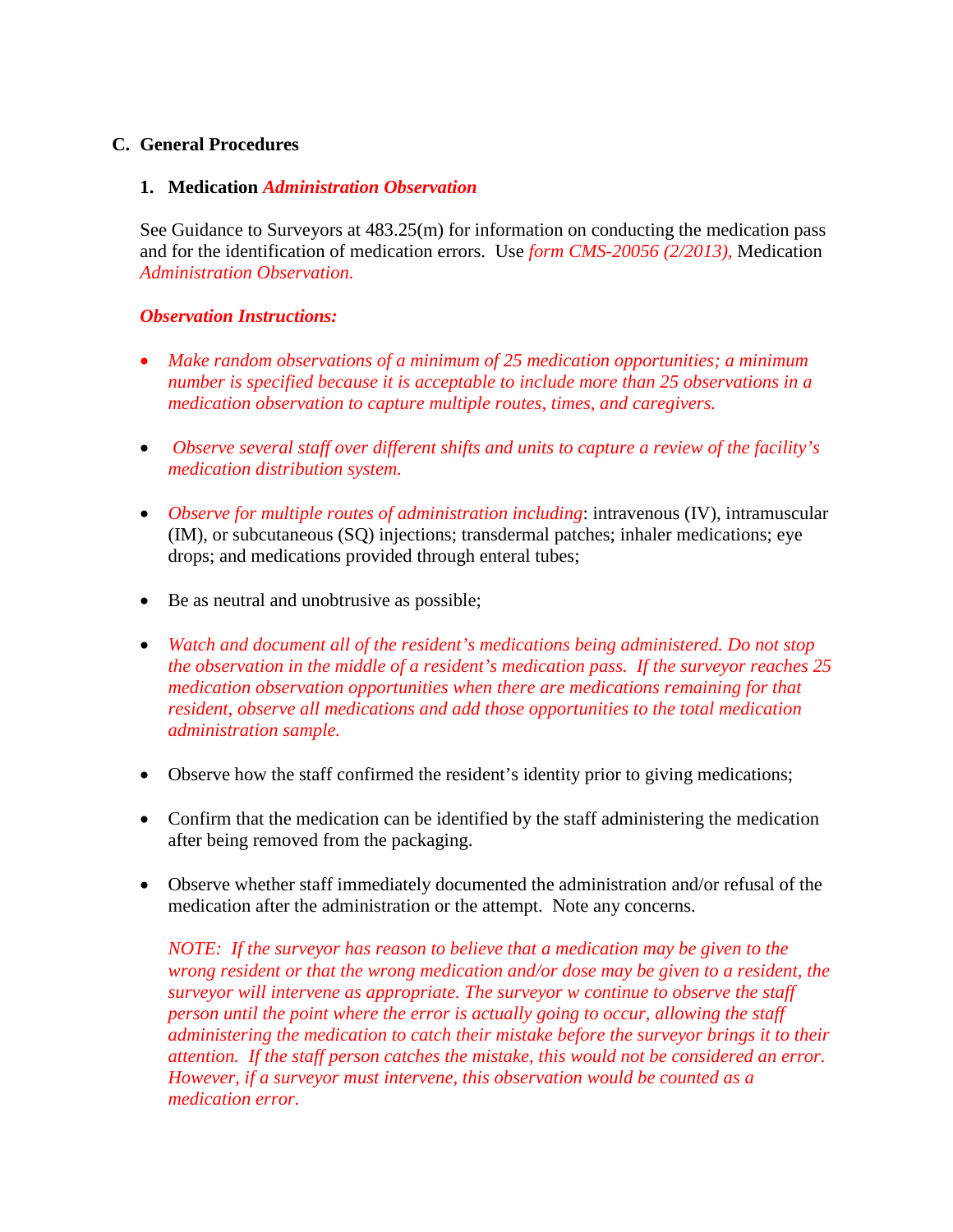- *Record the following, including:*
	- o *T*he name and dose/concentration of each medication administered, *obtained from the label;*
	- o *The* route of administration;
	- o *The time of medication administration;*
	- o *If the medication is expired, note the expiration date*;
	- o Record all multiples, such as 2 drops or 2 tablets. For liquids, record actual volume, or in the case of items such as psyllium, record number of "rounded teaspoonfuls" and the amount of liquid. In the absence of a number, it is assumed to be one;
	- o Record the techniques and procedures that staff used to handle and administer medications, such as proper hand hygiene, checking pulses, flushing gastric tubes, crushing medications, route and location of administration (e.g., sub-Q or IM injection, eye, ear, inhalation, or skin patch), shaking and/or rotating medication, giving medications with or between food or meals, whether medications are under the direct control/observation of the authorized staff;

## *Medication Reconciliation*

*Following the medication administration observation, compare your findings with the prescribers' orders.* Review to assure that medication records, including prescriber's orders and the Medication Administration Record (MAR) are accurate and complete. Determine whether there was an error(s) in medication administration. A medication error is the preparation or administration of medications or biologicals that is not in accordance with any of the following:

- The prescriber's order (whether given incorrectly or omitting an ordered dosage);
- Manufacturer's specifications (not recommendations) regarding the preparation and administration of the medication or biological;
- Accepted professional standards and principles that apply to professionals providing services;

**Calculating Facility Medication Error Rate -** If no errors are found after reconciliation of the observation with the prescriber's orders, the medication observation is complete. *I*f one or more errors are found, calculate the medication error rate.

*Step 1. Combine all surveyor observations into one overall calculation for the facility. Record the Total Number of Errors. Record the number of Opportunities for Errors (doses given plus doses ordered but not given).*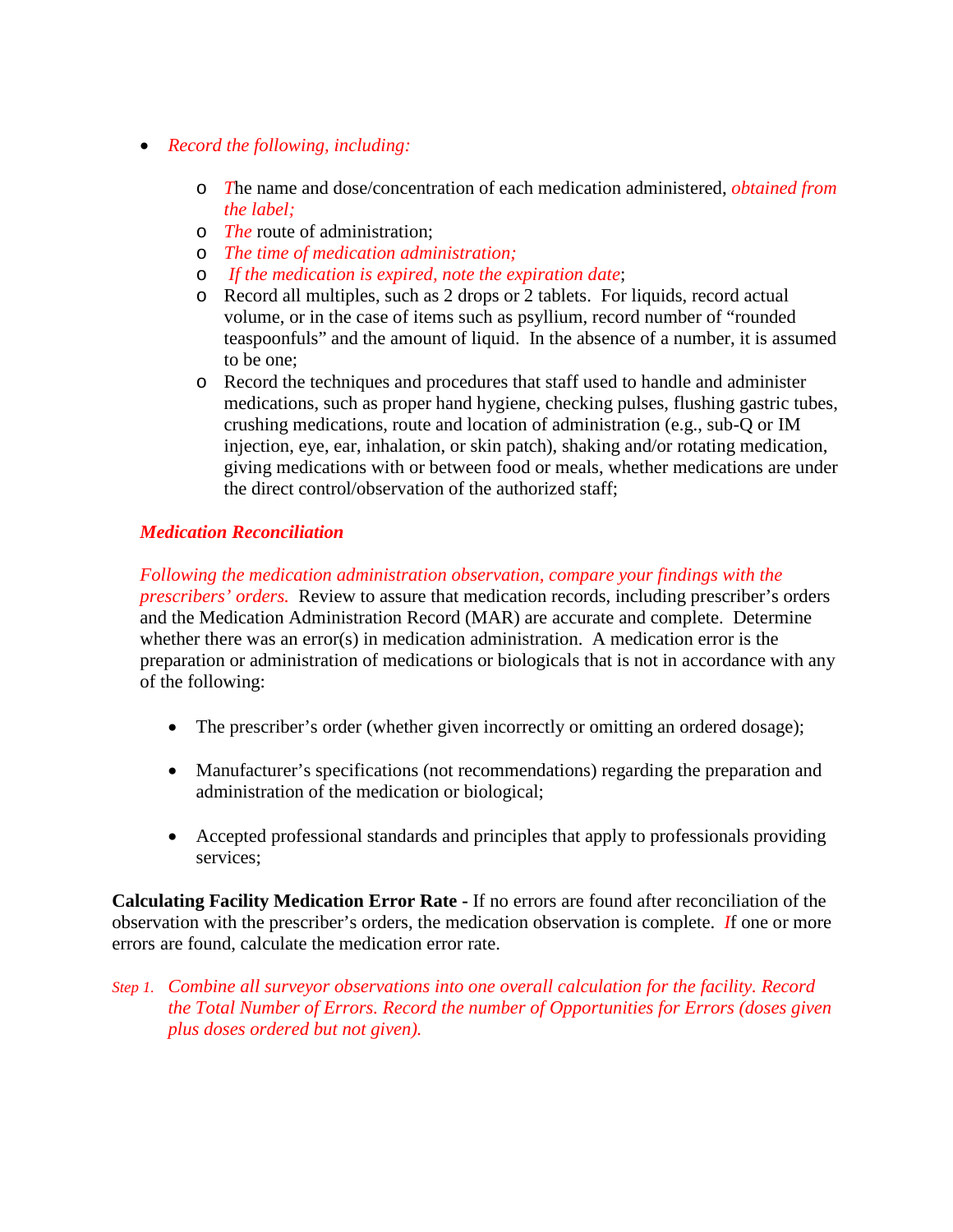- *Step 2. Medication Administration Error Rate (%) = Number of Errors divided by Opportunities for Errors multiplied by 100. A dose of medication that was ordered but not given (by omission) is considered an error to be added to the number of opportunities.*
- *Step 3. After the overall error rate is determined, the team will determine whether a facility citation is appropriate during the team meetings. If the Medication Administration Error Rate is 5% or greater, cite F332. If any medication error is determined to be significant, cite F333.*

**NOTE:** If a **significant** medication error has been identified during the course of a Resident Review, including a revisit or a complaint investigation, it is not necessary to have observed a medication pass in order to cite a deficiency at F333.

### **2. Medication Storage (includes labeling)**

Review medication storage (Use CMS Form 803 for documentation) in order to determine whether:

- Medications and biologicals are accessible only to authorized staff and are locked when not under the direct observation of the authorized staff;
- Controlled medications are stored in a manner to limit access and to facilitate reconciliation in accordance with the facility policies;
- Medications are stored to maintain their integrity and to support safe administration of the correct medication to the correct resident, by the correct route and in the correct dose, such as:
	- o Temperature, light, and humidity controls meet specifications for the medication;
	- o Medications available for use are not expired, contaminated, or unusable;
	- o Medication labels are legible; intact; contain the name and dose/concentration of the medication, appropriate cautionary/accessory instructions such as "do not crush," expiration date when applicable; and support the safe administration of the medication; and
	- o Multi-dose vials are labeled per facility policy and manufacturer's specifications once use of the vial has been initiated.

### **3. Controlled Medications**

If a concern regarding controlled medications was identified during the survey process or during the medication pass, interview facility staff, such as the director of nursing, and the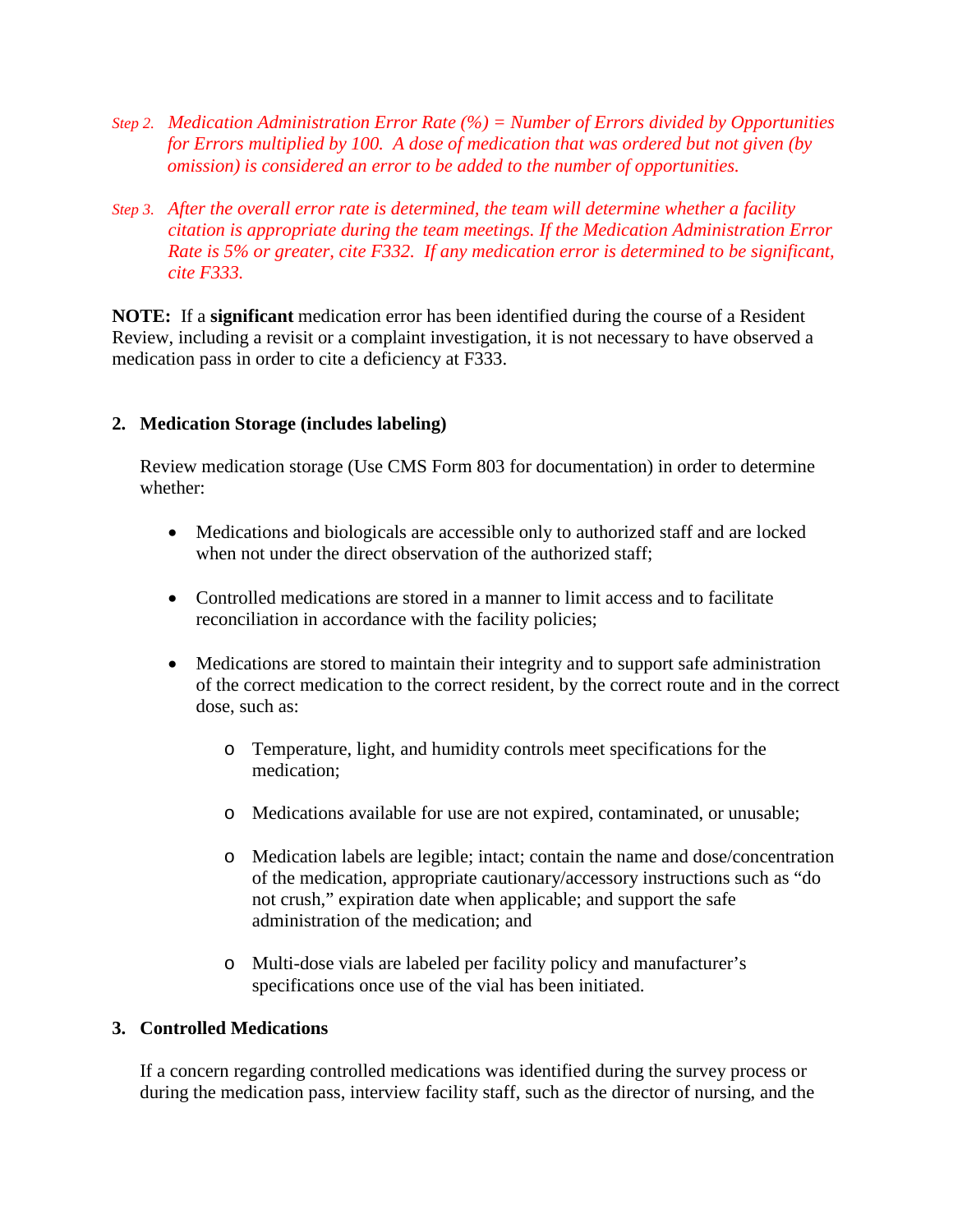licensed pharmacist regarding the concern. If a potential problem has been identified regarding lack of reconciliation or loss of controlled medications:

- Determine whether Scheduled II controlled medications are in separately locked, permanently affixed compartments (or are a minimal amount of unit dose packages);
- Review the facility procedure and a sample of the reconciliation records, and compare the amount of medication available with the amount the records indicate should be available; and
- Interview the director of nursing and/or licensed pharmacist regarding:
	- o Actual frequency of the reconciliation;
	- o How the facility investigates loss or inability to reconcile controlled medications; and
	- o How the licensed pharmacist has been involved in recognizing the situation and collaborating with the facility to review and update its practices and procedures.

# **4. Pharmaceutical Services**

If concerns have been identified regarding pharmaceutical services (such as: any of the required components related to safe medication use, storage, labeling; the use of authorized staff to administer medications; emergency medication issues; licensed pharmacist consultation), review the facility's evidence (e.g., licensed pharmacist's reports to the facility) that they have been receiving ongoing pharmacy consultation regarding all aspects of the provision of pharmaceutical services in the facility, including identification of problems and recommendations for corrective actions. Determine whether the licensed pharmacist is available during the survey or identify how to contact the licensed pharmacist in order to respond to surveyor questions about pharmaceutical services. Review procedures and interview staff and/or the licensed pharmacist regarding the areas of concern.

For example, the following steps might be used, if a concern has been identified regarding medications not being administered in a timely manner:

- Identify the types of medications (such as antibiotics, pain medications) that are not being passed on a timely basis,
- Interview the director of nursing and/or the staff responsible for passing medications regarding:
	- o A delay in obtaining or administering a medication(s);
	- o The potential causes of the delay; and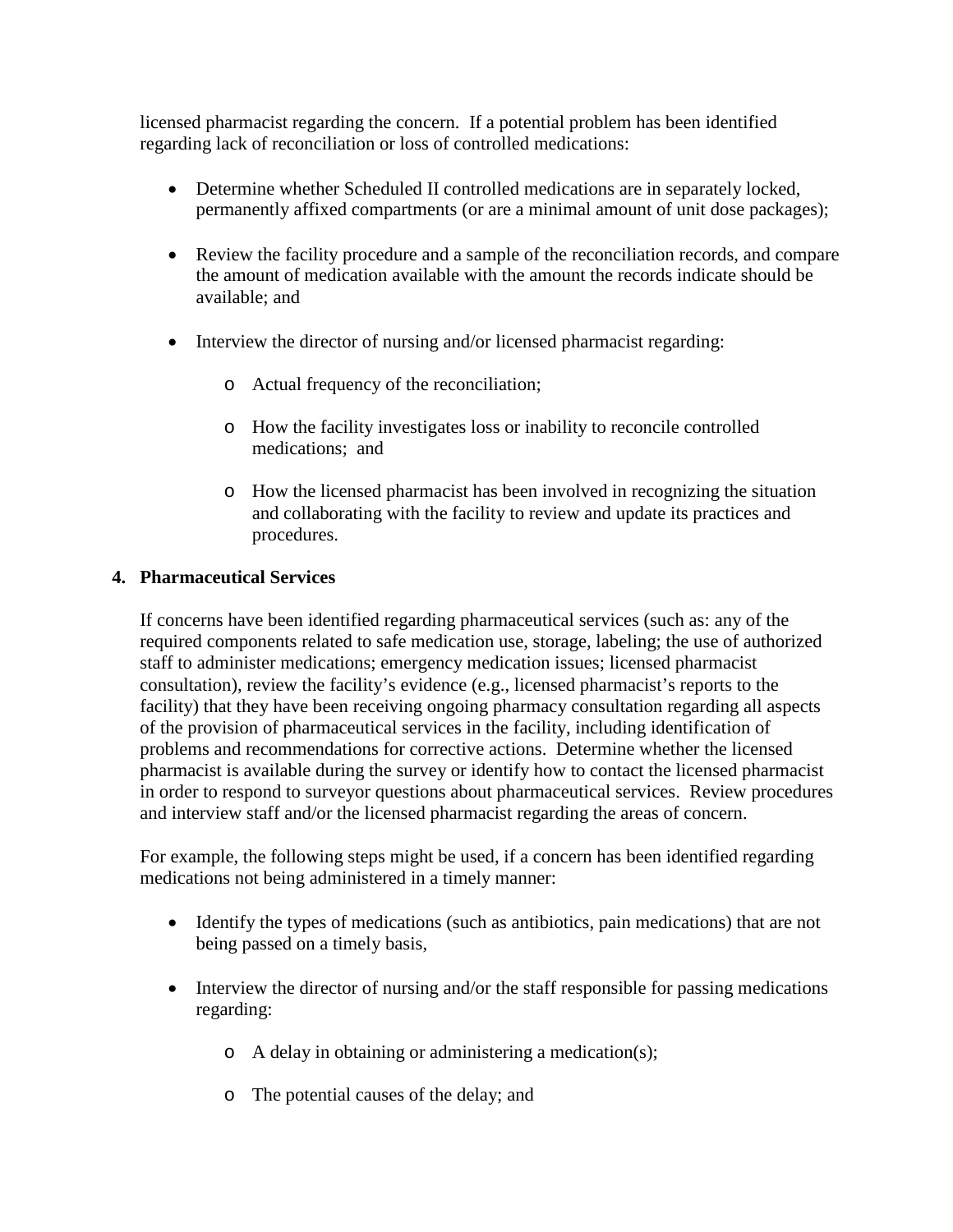- o Facility procedures for scheduled times of administration;
- Interview the licensed pharmacist to determine if he/she identified the concern regarding timely medication administration and had made recommendations to facility staff in order to address the concern;
- Interview facility staff regarding the response to recommendations made by the licensed pharmacist; and
- As necessary, if concerns are identified regarding sufficient authorized staff to pass medications, interview the director of nursing regarding staff assignments and work allocation in relation to medication passes in order to meet the needs of the residents.

# **5. Provision of a Licensed Pharmacist**

If there is no licensed pharmacist providing services in the facility, interview the administrator and others, as appropriate, regarding:

- The length of time the facility has been without the services of a licensed pharmacist; and
- Current efforts underway to obtain the services of a licensed pharmacist.

If the facility has a licensed pharmacist, and concerns have been identified regarding the provision of services related to his/her functions, interview the licensed pharmacist, administrator, and, as necessary, the director of nurses and/or medical director regarding the processes to provide and oversee pharmaceutical services consultation.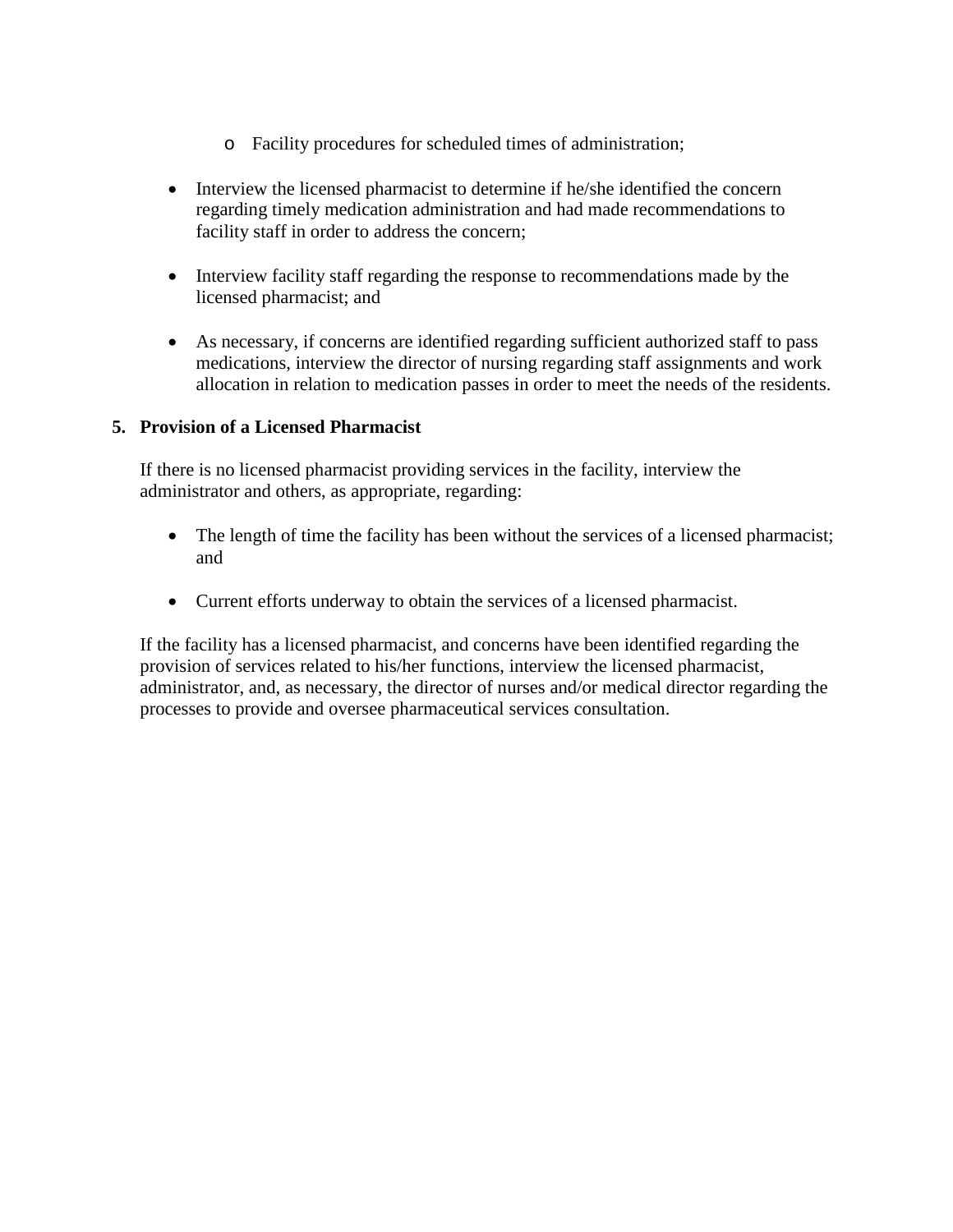#### **Attachment B: Medication Administration Observation**

| Faci<br>$\cdots$<br>маніс. | $-$<br>ιV<br>$- - - - - - -$<br><u> 1980 - Johann Stoff, Amerikaansk politiker (</u> |
|----------------------------|--------------------------------------------------------------------------------------|
| $\sim$                     |                                                                                      |

Surveyor Name:

*Observation Instructions: Make random medication observations of:*

- *Several staff over different shifts and units,*
- *Multiple routes of administration (oral, enteral, intravenous, intramuscular, subcutaneous, topical, optical, etc.),and*
- *A minimum (not maximum) of 25 medication opportunities.*
- *Note: Do NOT preselect residents for observation. Watch and document all of the resident's medications for each observed medication administration (this does not mean all of the medications for that resident on different shifts or times).*

*Coordination Instructions: At team meetings, discuss the number of residents and opportunities observed.*

### **During observation of medication administration, determine whether any of the following situations occur:**

- Incorrect medication administered to resident:
- Incorrect medication dose administered to resident:
- Medication administered without a physician's order;
- Medication not administered as ordered before, after, or with food/antacids;
- The administration of medications without adequate fluid as manufacturer specifies such as bulk laxatives, NSAIDs, and potassium supplements;
- Failure to check pulse and/or blood pressure prior to administering medications when indicated/ordered;
- Crushing tablets or capsules that manufacturer states "do not crush," such as enteric coated or time released medications;
- Medication administered after date of expiration on label;
- Medication administered to resident via wrong route;
- Prior to medication administration, nasogastric or gastrostomy tube placement not checked (**NOTE:** If the placement of the tube is not checked, this is not a medication error; it is a failure to follow accepted professional practice and should be evaluated under Tag F281 requiring the facility to meet professional standards of quality and Tag F322 requiring appropriate treatment and services for tube feedings);
- Nasogastric or gastrostomy tube not flushed with the required amount of water before and after medication administration based on the resident's clinical condition;
- Improper technique used for IV/IM/SO injection;
- Insulin Suspensions the failure to "mix" the suspension without creating air bubbles;
- The failure to "shake" a drug product that is labeled "shake well," such as Dilantin Elixir;
- IM/SQ injection sites not rotated;
- Transdermal patch sites not rotated;
- Inhaler medication not administered according to physician's orders and/or manufacturer's guidelines;
- Multiple eye drops administered without adequate time sequence between drops;
- Did not observe the complete medication administration process, such as leaving the medication at bedside;
- Medication administered in presence of adverse effects, such as signs of bleeding with anticoagulants.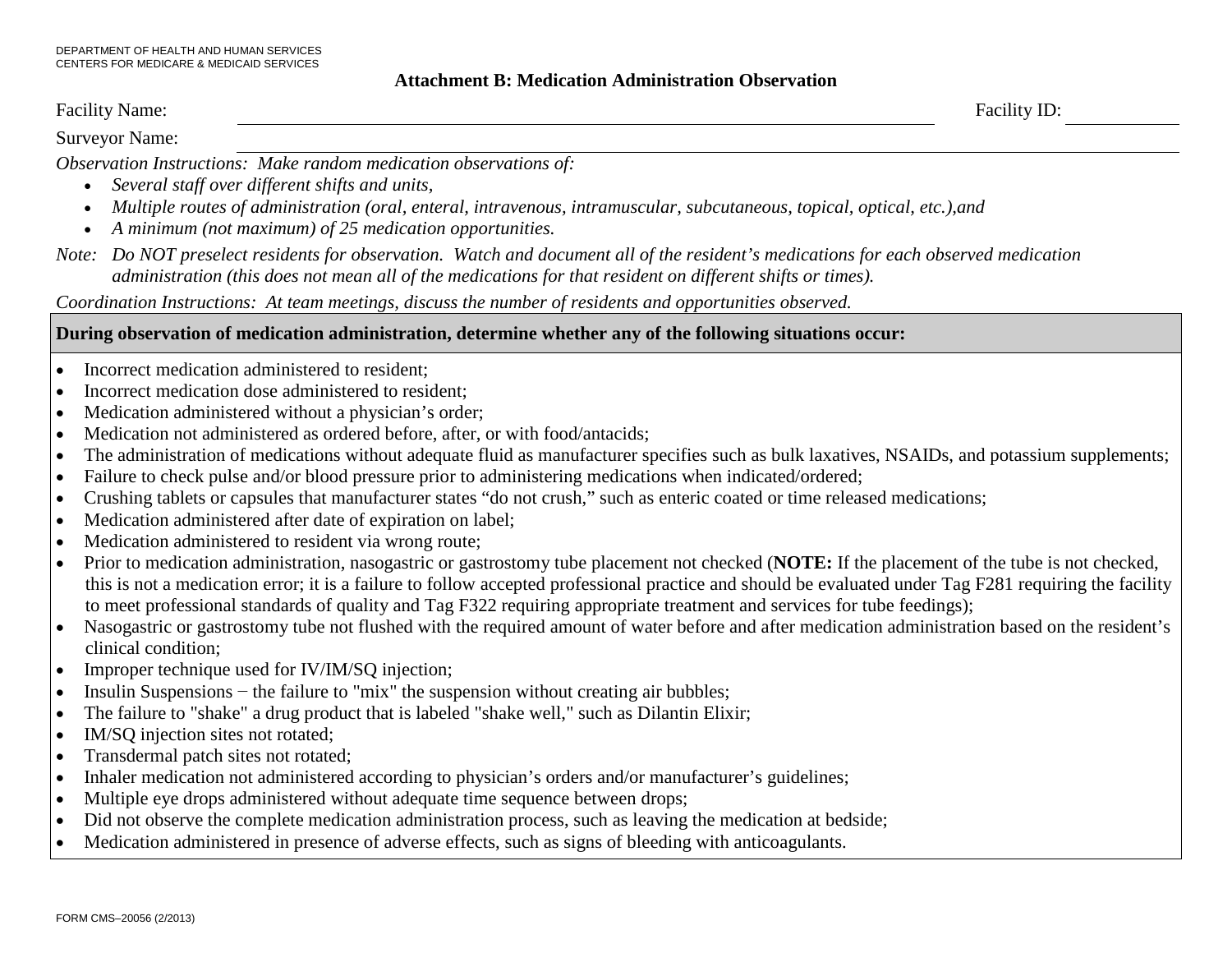| DEPARTMENT OF HEALTH AND HUMAN SERVICES  |  |
|------------------------------------------|--|
| CENTERS FOR MEDICARE & MEDICAID SERVICES |  |

### **Medication Administration Observation**

|     | Date/Time | <b>Resident Name</b> | Room/Bed | <b>Drug / Dosage / Route</b><br>(oral, enteral, intravenous, intramuscular, subcutaneous, topical, optical,<br>etc. | Adminis-<br>tration<br>Error | Prescriber's Order If<br><b>Administration Error</b><br>(Describe Error as<br>Necessary) | <b>Staff Name</b> |
|-----|-----------|----------------------|----------|---------------------------------------------------------------------------------------------------------------------|------------------------------|------------------------------------------------------------------------------------------|-------------------|
| 1.  |           |                      |          |                                                                                                                     | $\Box$                       |                                                                                          |                   |
| 2.  |           |                      |          |                                                                                                                     | $\Box$                       |                                                                                          |                   |
| 3.  |           |                      |          |                                                                                                                     | $\Box$                       |                                                                                          |                   |
| 4.  |           |                      |          |                                                                                                                     | $\Box$                       |                                                                                          |                   |
| 5.  |           |                      |          |                                                                                                                     | $\Box$                       |                                                                                          |                   |
| 6.  |           |                      |          |                                                                                                                     | $\Box$                       |                                                                                          |                   |
| 7.  |           |                      |          |                                                                                                                     | $\Box$                       |                                                                                          |                   |
| 8.  |           |                      |          |                                                                                                                     | $\Box$                       |                                                                                          |                   |
| 9.  |           |                      |          |                                                                                                                     | $\Box$                       |                                                                                          |                   |
| 10. |           |                      |          |                                                                                                                     | $\Box$                       |                                                                                          |                   |
| 11. |           |                      |          |                                                                                                                     | $\Box$                       |                                                                                          |                   |
| 12. |           |                      |          |                                                                                                                     | $\Box$                       |                                                                                          |                   |
| 13. |           |                      |          |                                                                                                                     | $\Box$                       |                                                                                          |                   |
| 14. |           |                      |          |                                                                                                                     | $\Box$                       |                                                                                          |                   |
| 15. |           |                      |          |                                                                                                                     | $\Box$                       |                                                                                          |                   |
| 16. |           |                      |          |                                                                                                                     | $\Box$                       |                                                                                          |                   |
| 17. |           |                      |          |                                                                                                                     | $\Box$                       |                                                                                          |                   |
| 18. |           |                      |          |                                                                                                                     | $\Box$                       |                                                                                          |                   |
| 19. |           |                      |          |                                                                                                                     | $\Box$                       |                                                                                          |                   |
| 20. |           |                      |          |                                                                                                                     | $\Box$                       |                                                                                          |                   |